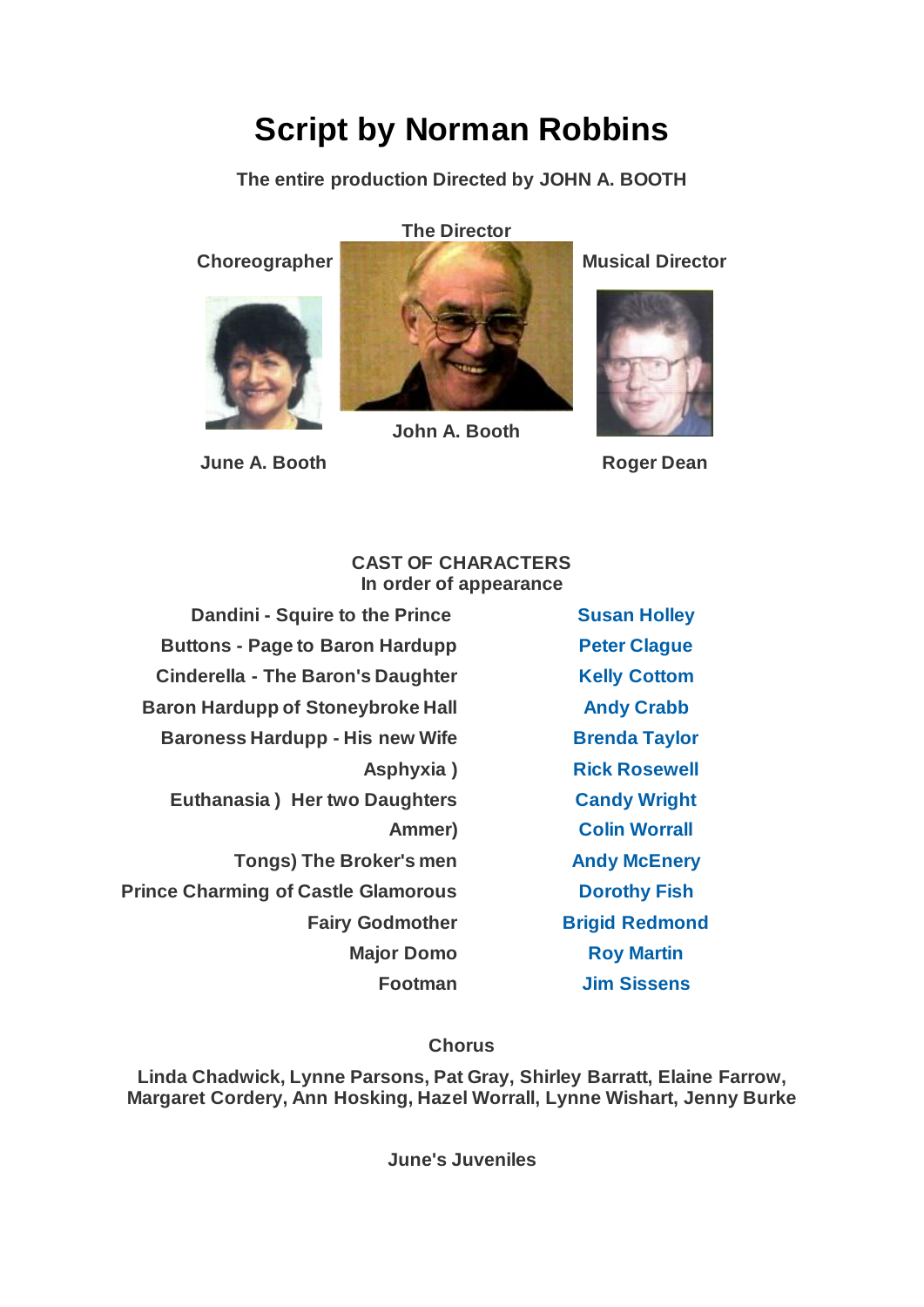## **Leah Thorman, Lauren McKinnon, Cassandra Padgett, Aimée Stokes, Gabrielle Harvey**

**Choreographer & Chorus Mistress JUNE A. BOOTH ARAD., AISTD.**

**Special Musical Arrangements by ROGER DEAN**

**Stage Director John A. Booth**

**Props Manufacture Mandy Crabb Sound Board Operator <b>Brian Hight** 

**Lighting Board Operator Desmond Webb**

**Stage Staff & Scenery Construction Bill Parsons, Robin Baxter Jim** 

**Scenic Decoration Brian Denton** 

**Stage Manager Bill Parsons**

**Properties John Redmond & Anita Smith**

**Follow Spot Operators Victor Smith & John Pollitt**

**Sissens, Roy Martin Brian Schnabel, Barry Long, Richard McEnery**

**Prompt Sonia Crabb**

**Wardrobe Department Anne Atkinson, Jan Walker, Elaine Farrow, Sheila Lommax, Jenny Roberts & Hazel Worrall**

**House Manager Peter Saunders**

**FOH Staff Sylvia Hight, Stephanie Herod, Roger Wheaton, Norman Smith, Jean Smith, Sylvia McEnery, Sally Long, Stuart Wishart, Roger Fish, Lynne Lamont, John Lamont & Pat Johnston**

**Bar Management Brenda Cook, David Smethurst, Peter Hosking**

**Ticket Sales Ann & Rick Rosewell**

**Kelly Cottom - 'Cinderella'**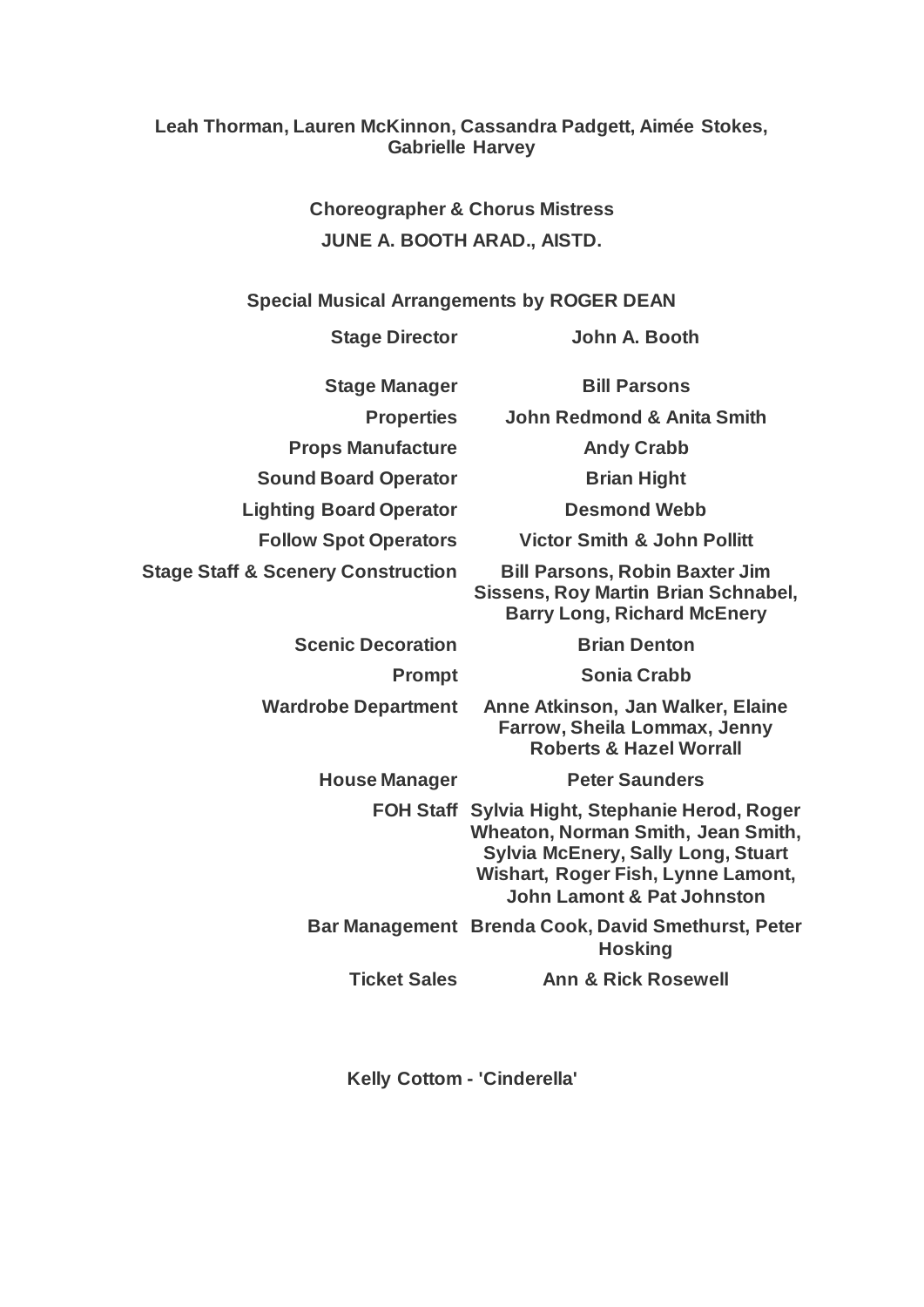

**Kelly's first performance was at the age of 16 in "Castle Theatre's" Production of "Move Over Mrs Markum". Her performance with "Careline Theatre" brought out her talent for comedy when she played WPC Pong in Aladdin. She sings professionally in the group Kelly's Hero's and will tour Spain next year with them. Kelly hopes that she will delight you with her portrayal of Cinderella.**

**Dorothy Fish - 'Prince Charming'**



**Dorothy has had a great deal of experience playing many varied roles with Operatic Societies in the UK. She was seen with us as the wonderful Mrs Fraser, the pianist, in our two presentations of `Stepping Out' Tonight sees her in a very different role as a pantomime Principal Boy as she was in our last pantomime `Puss in Boots'**

**Peter Clague - 'Buttons'**



**Peter has been involved in the theatre for many years. He has undertaken many roles but his first love has always been music. He appeared in all three Viva la Opera performances which he found to be a wonderful experience. He has played "Count Danilo" in "The Merry Widow", Grosvenor in "Patience" and other lighter roles. He is enjoying playing the role of Buttons a part he played in Careline's first production 7 years ago.**

**Rick Rosewell - 'Asphyxia'**



**Rick was a Butlins Red Coat in his early years and this gave him an interest in the Theatre which has persisted ever since. He has played a**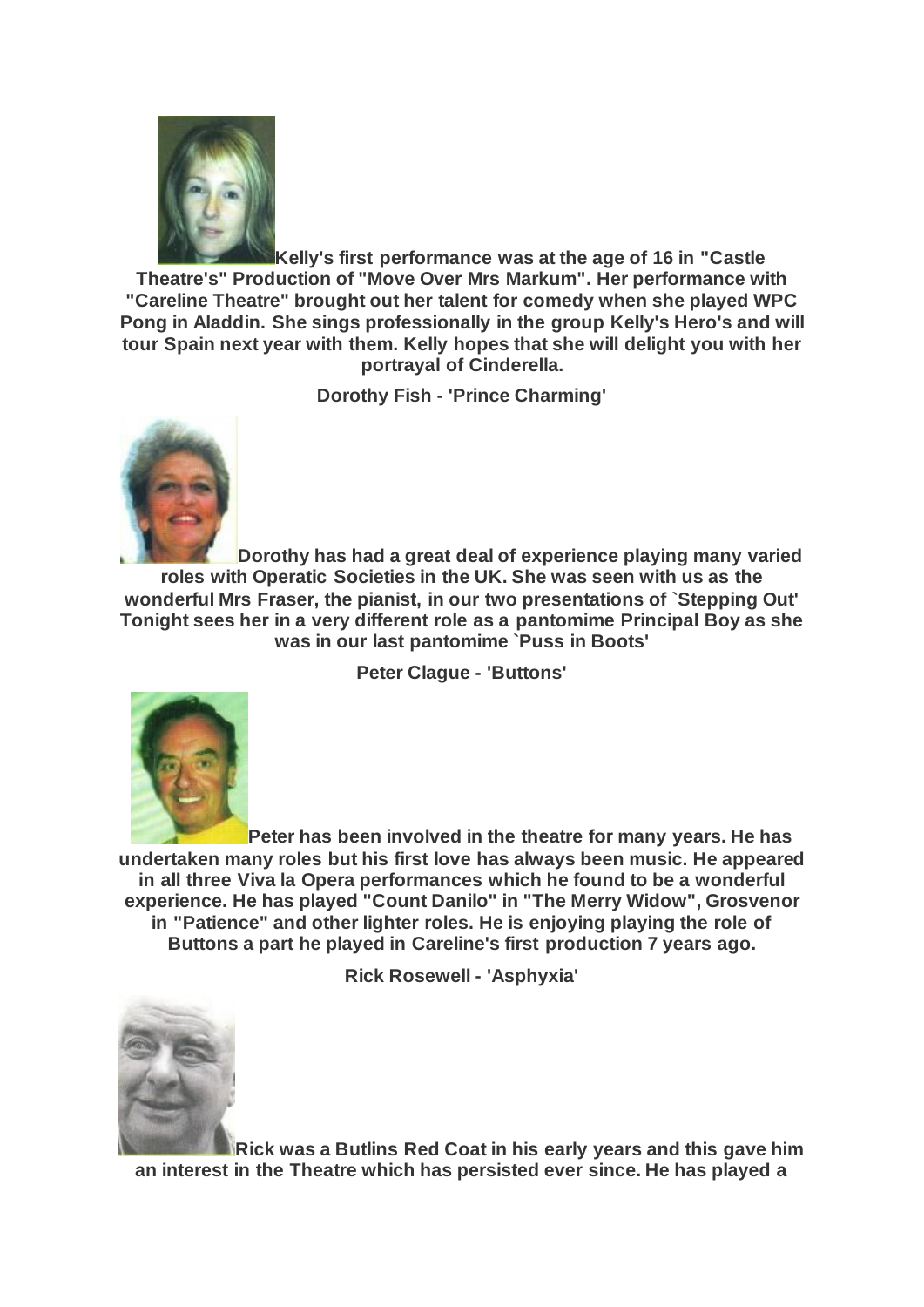#### **variety of roles with the Company and this is his third time "in skirts" in pantomime with the Careiine Theatre.**

**Candy Wright - 'Euthanasia'**



**Candy first appeared on stage at the tender age of six when she lived in the UK, and performed every year with her dance school at Richmond Theatre. She has appeared in many productions with Castle Theatre and Careline Theatre. One of her favourite roles has been the gumchewing `Sylvia' in `Stepping Out' Her hopes for this Panto is that you find her irritatingly, gorgeously horrid!**

**Susan Holley - 'Dandini'**



**Sue has appeared in one pantomime before this and that was "Puss in Boots" in which she played Puss. Since then she has produced and appeared in "Cole" in Teulada and "Lets all go down the Strand" at Denia Casa de Cultura.**

**Brenda Taylor - 'Baroness'**



**Seeped in all aspects of amateur dramatics (including whisky on her cornflakes ?) for many a decade whenever she and long-suffering husband, Bill, have lived. Arrived in Benidoleig in June and delighted to be accepted by Careline ! Thoroughly enjoying her first foray into pantomime. Typecast!**

**Andy Crabb - 'Baron'**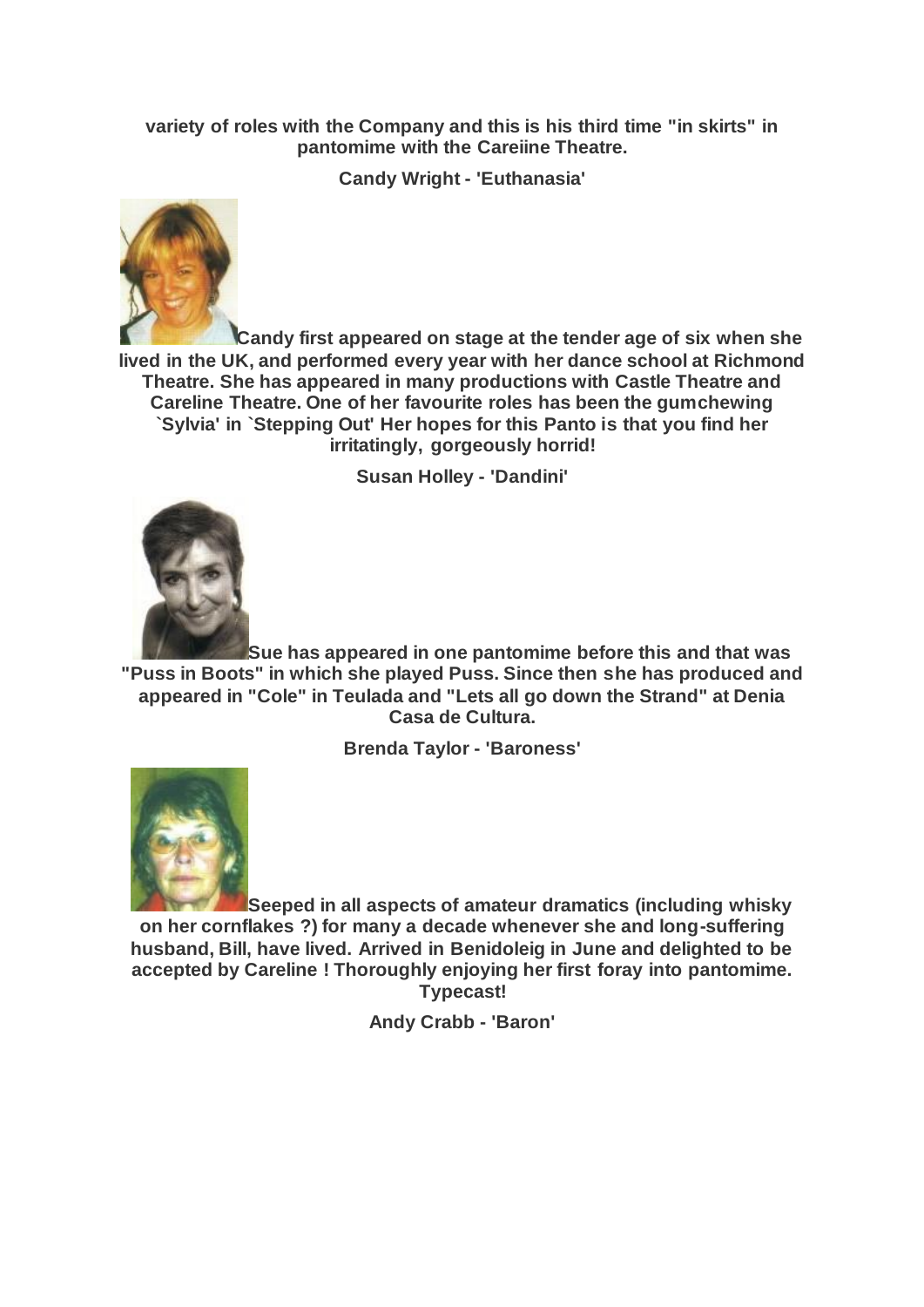

**Andy has never been to Drama School, can't sing and dance at the same time, can't read music and plays no musical instrument. He has, nevertheless, danced in four ballets, dabbled in Victorian Musical Hall, written plays made props, painted sets, acted in farces and played "The Baddie" in his last ten pantomimes. What he lacks in talent he makes up for in enthusiasm.**

**Colin Worrall - 'Ammer'**



**Colin joined Careline Theatre in 1998 to help back-stage. He was then press-ganged into the chorus in `Dick Whittington' and has since appeared in all the pantomimes and three plays. He says he is still learning and is still enjoying it!**

**Alex McEnery - 'Tongs'**



**Alex is credited with the very first lines spoken in a Careline Production. Since then he has made numerous appearances on the Fontilles stage and has also made guest appearances with other Theatre Groups on the Costa Blanca. Once again he celebrates his birthday during rehearsals. Now 17 he is determined to become a Theatre Player, we wish him lots of luck.**

**Brigid Redmond - 'Fairy Godmother'**



**Brigid took elocution / drama lessons as a young child and later joined various Amateur Dramatic Societies in various countries participating in Reviews, Minstrel Shows and as part of the Chorus in South Pacific and Joseph's Tech Dreamscoat, Brigadoon etc. Since arriving in Spain she has**